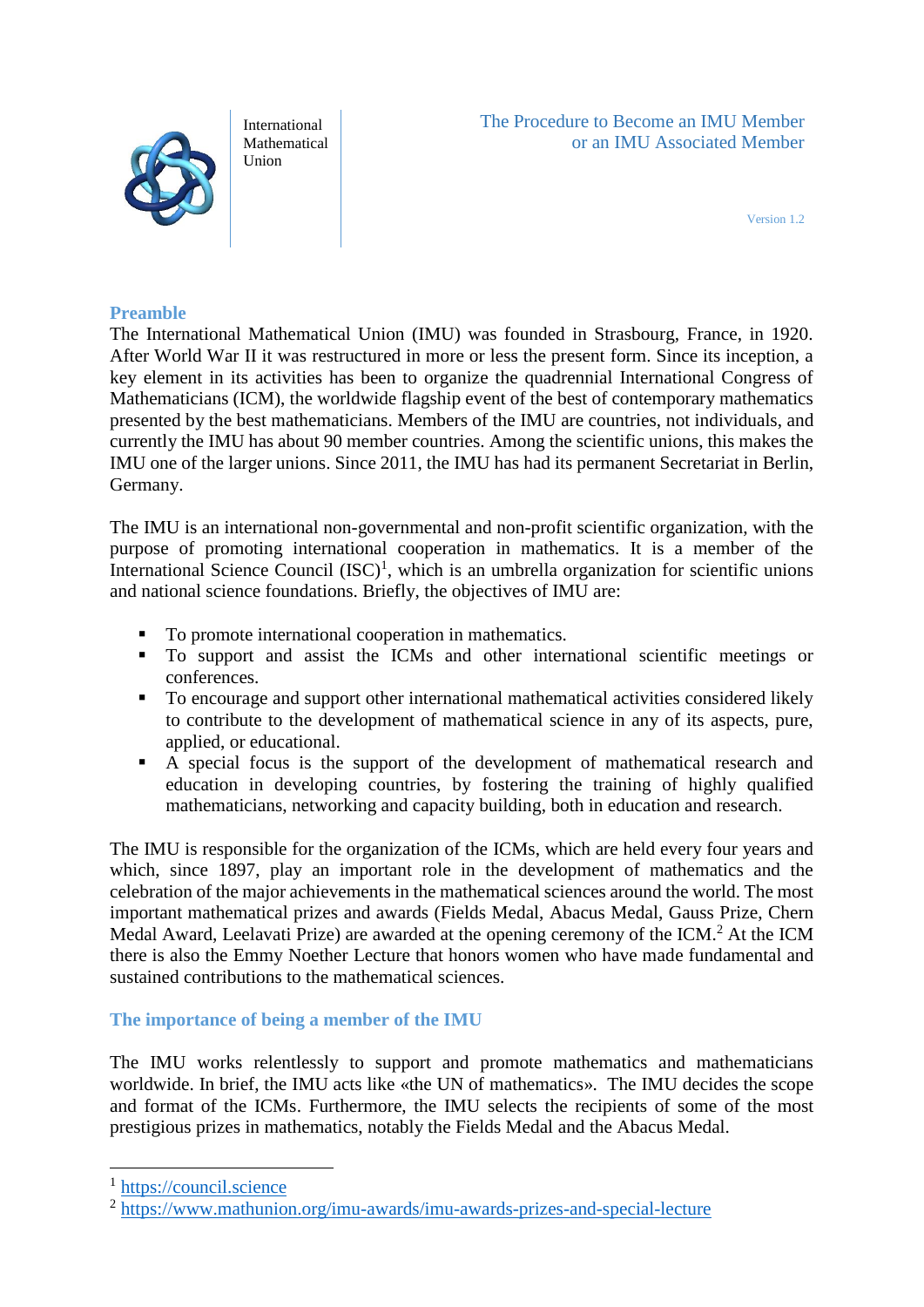In addition, the IMU supports mathematicians in developing countries through a multitude of different programs and is equally engaged in mathematics education at all levels in the educational system. As modern means of publication and communication continue to develop at an unprecedented rate, the IMU can also offer advice to members on best practice in these regards. Most mathematicians also have a considerable interest in the history of their subject, and the IMU is actively engaged in this area. The IMU has signed the Declaration on Research Assessment  $(DORA)^3$  and the Science in Exile Declaration<sup>4</sup>. Furthermore, the IMU organizes the annual **International Day of Mathematics**<sup>5</sup> on March 14 ( $\pi$ -day), which was declared by UNESCO in 2019.

It is an unfortunate fact that women are underrepresented in mathematics on most levels in the educational system, and the IMU has an active group working to improve the gender gap.

Further details on the above issues can be found below.

As a member of the IMU, your country can influence the future development of mathematics.

### **The structure of the IMU**

In addition to the Executive Committee  $(EC)$  – the body in charge of the decisions of the IMU between the quadrennial General Assemblies that take place just prior to the ICMs – the IMU has five further Commissions and Committees (C&Cs):

The IMU **Commission for Developing Countries (CDC) 6** supports mathematics in developing countries through a wide range of projects, including the Volunteer Lecturer Program, the Abel Visiting Scholar Program, IMU-Simons Foundation Travel Fellowships, travel grants to attend the ICMs, and support for conferences, workshops, as well as summer/winter schools. The CDC regularly releases reports on the current state of developing regions of the world and on opportunities for new initiatives to support their mathematical development.

The IMU engages in mathematics education via the **International Commission on Mathematical Instruction (ICMI)<sup>7</sup>**, whose goal is to foster efforts to improve the quality of mathematics teaching and learning worldwide. ICMI fulfils its mission through a variety of publications, the organization of small special purpose conferences and the quadrennial International Congress on Mathematical Education (ICME). An important activity is the Capacity & Networking Projects (CANPs) aiming to enhance mathematics education at all levels in developing countries, e.g., by creating sustained and effective regional networks of teachers, mathematics educators and mathematicians and linking them to international support. ICMI organizes its own General Assemblies but is fully funded by the IMU.

The IMU is involved in the history of mathematics through the **International Commission on**  the History of Mathematics<sup>8</sup>, which is the only inter-union commission of the IMU, being

<u>.</u>

<sup>&</sup>lt;sup>3</sup> [https://sfdora.org](https://sfdora.org/)

<sup>&</sup>lt;sup>4</sup> [https://scienceinexile.org](https://scienceinexile.org/)

<sup>5</sup> [https://www.idm314.org](https://www.idm314.org/)

<sup>6</sup> <https://www.mathunion.org/cdc/>

<sup>7</sup> <https://www.mathunion.org/icmi/>

<sup>8</sup> <https://www.mathunion.org/ichm>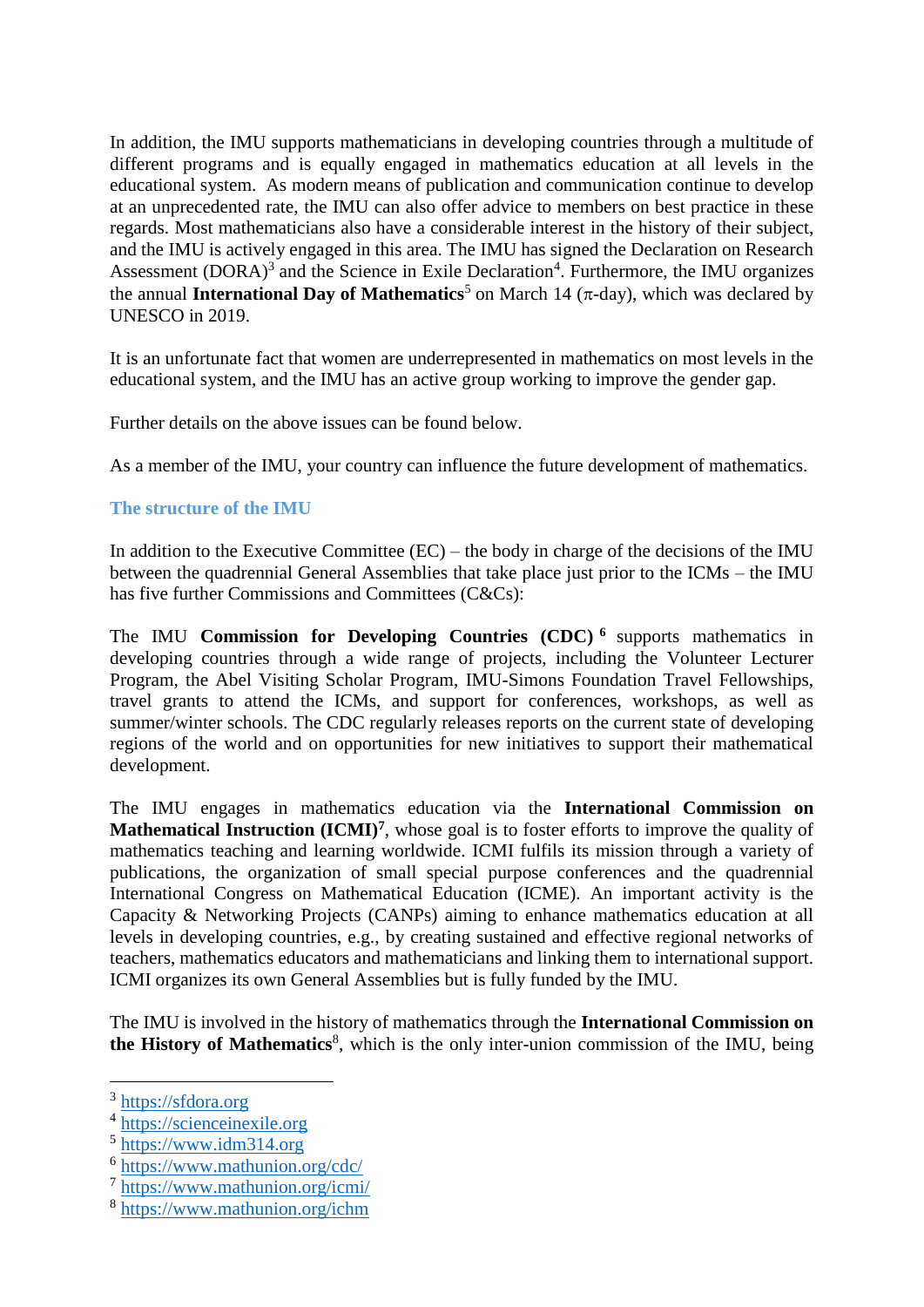joint between the IMU and the Division of History of Science and Technology of the International Union of History and Philosophy of Science and Technology (IUHPST  $/DHST$ <sup>9</sup>. The commission runs conferences and meetings.

The IMU engages in electronic information and communication through its **Committee on Electronic Information and Communication (CEIC) <sup>10</sup> .** The field of electronic communication and publishing continues to develop very rapidly, and the CEIC offers advice to the IMU and the mathematics community on best practice. The CEIC is involved in a coordinated effort to digitize past mathematical literature in order to make it available online and thus, in the long run, building the Global Mathematics Digital Library<sup>11</sup>.

The IMU has a **Committee for Women in Mathematics**<sup>12</sup> with the aim to propose, encourage, and facilitate activities of the IMU that increase the visibility of women in mathematics and lead to an overall increase in their representation worldwide.

The members of the EC are elected at the General Assembly for a four-year term. The difference in the IMU context between a Commission and a Committee is that the terms of reference and membership of a Commission are determined by the General Assembly, while for a Committee the responsibility resides with the EC. The IMU is governed by its Statutes<sup>13</sup> as decided by the General Assembly.

Recently, there has been a considerable increase of attention devoted worldwide to the issues of diversity and inclusion. This includes the IMU. Diversity is essential to the IMU as the IMU appoints many committees that determine the recipients of prestigious prizes and selects speakers for high-profile events such as the ICMs. To consider how the IMU can improve its operation regarding diversity and inclusion, the EC has appointed an ad-hoc **Committee on Diversity (CoD)**, with the remit to assess how the IMU has performed to date, propose how the IMU can improve in the future, and, finally, provide advice to the AOs regarding diversity. The CoD will present its first findings at the General Assembly in 2022.

# **IMU membership/associate membership**

Members of the IMU are countries, and come in two categories, (regular) members and associate members. In addition, the IMU also has affiliate members that represent geographical regions. They will not be further discussed here.

According to Article 4,

*The term "country" is to be understood as including diplomatic protectorates and any territory in which independent scientific activity in mathematics has been developed, and in general shall be construed as to secure the broadest and most effective participation of mathematicians in the scientific work of the Union.* 

The process for membership application is as follows; upon receiving the application, the EC assesses the application and issues a recommendation before the application is put to a vote by

<u>.</u>

<sup>&</sup>lt;sup>9</sup> [https://dhstweb.org](https://dhstweb.org/)

<sup>10</sup> <https://www.mathunion.org/ceic>

<sup>11</sup> <https://imkt.org/gdml-wg/>

<sup>12</sup> <https://www.mathunion.org/cwm>

<sup>13</sup> <https://www.mathunion.org/organization/statutes>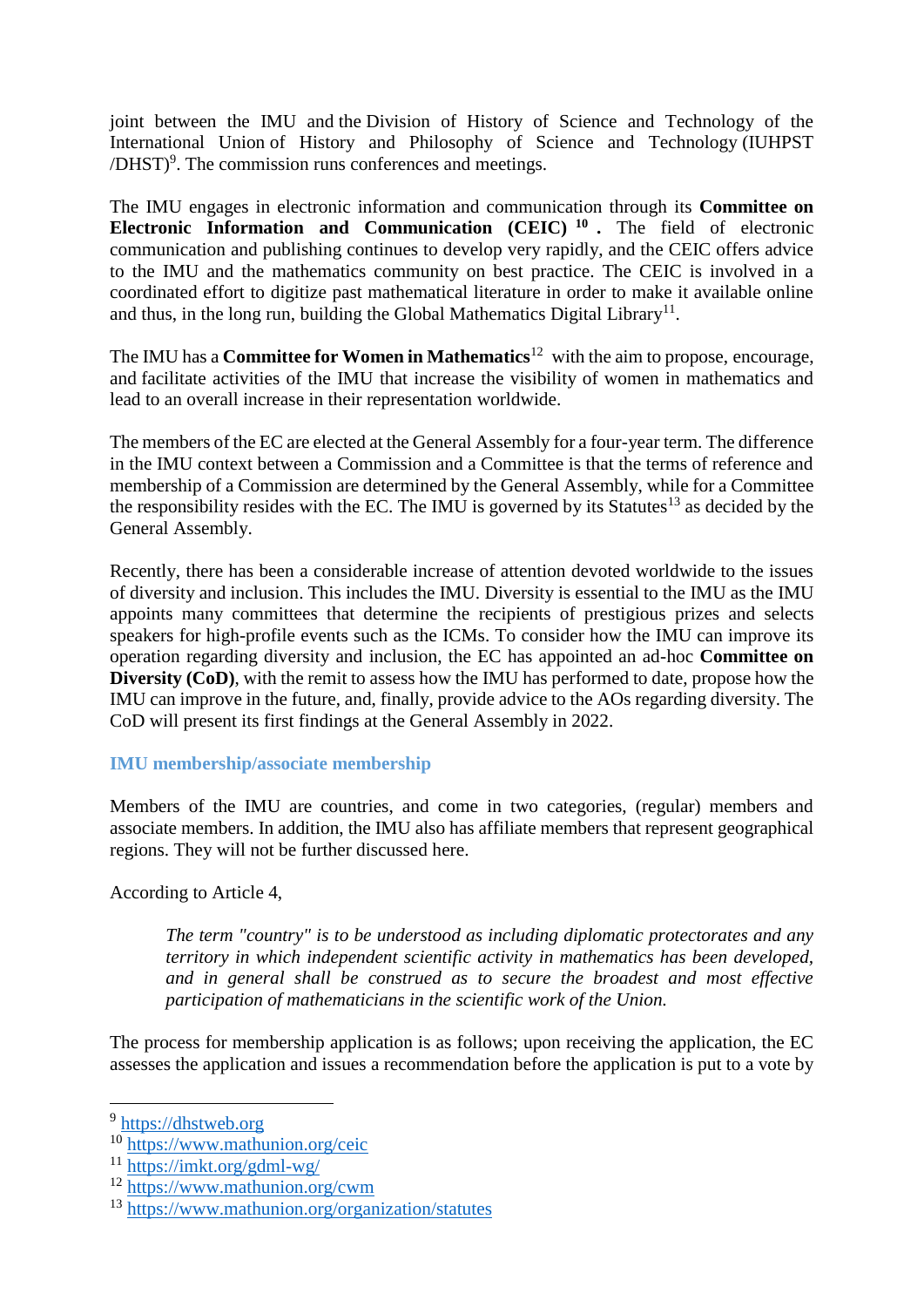the members of the IMU (Article 6). The member vote is either carried out by delegates in attendance at the General Assembly or otherwise by postal ballot. Adherence to the IMU is in one of the five groups denoted I-V. The application process, including the application review and member vote, can take a number of months.

There is no standard form for membership application. The IMU EC just expects applicant countries to report faithfully about the state of its mathematics in a way that IMU members get a clear picture and have a sound basis for their vote. More specific advice can be found below.

The difference between a (regular) member and an associate member can be summarized as follows:

Associate member

- Has full speaking rights (but no voting rights) at the General Assembly
- Is time-limited to one four-year term, with the possibility to extend it for another and final four-year term. At that time the member is expected to apply for regular membership, otherwise membership in the IMU comes to an end
- Pays no membership dues
- A country can only be an associate member once

Regular member

- Has full speaking and voting rights at the General Assembly
- Pays membership dues and receives votes according to group of adherence

# **Advice on the application to the IMU**

Whenever a country applies for membership (regular or associate), the applicant is requested to report about the state of mathematics in its country. What the IMU EC asks for is an overview of the state of mathematics which includes some statistics and comments about research activities within the country applying. In addition to a general outline (of two pages or so) in descriptive form, applicant countries have typically also submitted statistical material such as:

- the number of universities in the country where mathematics is taught,
- the list of universities with significant research activities in mathematics,
- the (estimated) number of professors in mathematics in the country,
- $\blacksquare$  the (estimated) number of research mathematicians in the country,
- the list of mathematical societies in the country and the number of their members,
- a list of mathematicians whom the country considers well-known in the world-wide mathematical community,
- an estimation of the number of mathematical publications that have been produced by mathematicians living in the country and that have appeared in respected mathematical journals in recent years,
- a list of the names of the mathematical journals published in the country,
- a brief overview of educational activities,
- whatever further information or data a country considers important for the application.

This is a long list, and not every country applying can easily produce such documents, in particular in the case of an application for associate membership. But rest assured that the IMU EC is determined to help every applicant to become an IMU member, even if only reasonable indicators can be reported for a small fraction of the items listed above.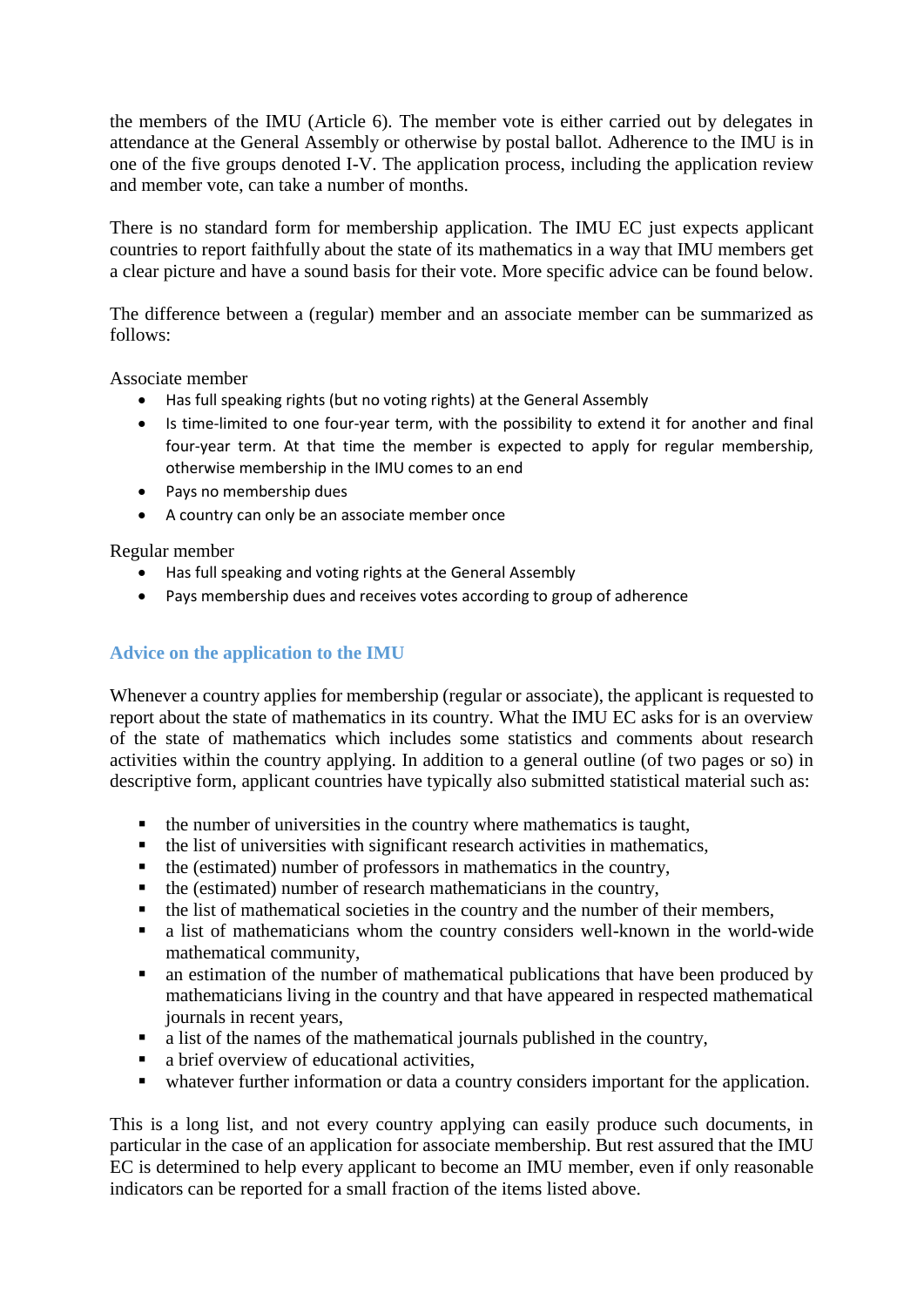If there is more than one Mathematical Society in a country it may be wise to discuss the plan with all these before an application is made.

Former successful applications can be seen on our website $14$ .

Article 3 states that

*A country adheres to the Union through an Adhering Organization, which may be its principal academy, a mathematical society, its research council or some other institution or association of institutions, or an appropriate agency of its government.* 

It is important to state the designated Adhering Organization in your application. Two critical aspects are the stability of the organization you have in mind, and its ability to commit to paying annual dues for the long term. Another important aspect is to express to what degree the Adhering Organization can be considered to represent the mathematical community in the country.

### Furthermore (Article 5),

*In each case, the Adhering Organization shall form a Committee for Mathematics and its adherence to the Union shall not become effective until the composition of the Committee has been reported to and recognized by the Members of the Union. The Committee shall act as adviser to the Adhering Organization in matters concerning the Union. The Adhering Organization may, if it wishes, delegate some of its power to the Committee for Mathematics. The Committee for Mathematics shall communicate to the Secretary General of the Union the name of its chair or secretary.* 

Please also specify the (National) Committee for Mathematics in your application. The remit and terms of office are left to each country to decide.

A typical example can be that the Adhering Organization is a national academy, with the National Committee being a body with nationwide representation associated with a national mathematics society. An alternative is to have the national mathematical society serve as Adhering Organization, with a National Committee that reflects the diversity of the national mathematical community. Yet another alternative is to have the Adhering Organization being a national Ministry. Experience tells us that this is a rather fragile construction. Unless the Adhering Organization has a close link to the mathematical community, support for membership in the IMU can easily dwindle when national financial compromises have to be made.

It is strongly advised to formalize the National Committee with remit and terms of office and make sure that it represents the full diversity of the mathematics community in the country.

**Upgrade of group of adherence to the IMU**

<u>.</u>

Any (regular) member of the IMU can at any time apply for an upgrade in their group of adherence to the IMU. Again, there is no formal application form to be filled out, and the procedure is identical to that of applying for membership.

<sup>14</sup> <https://www.mathunion.org/membership/circular-letters-adhering-organizations>